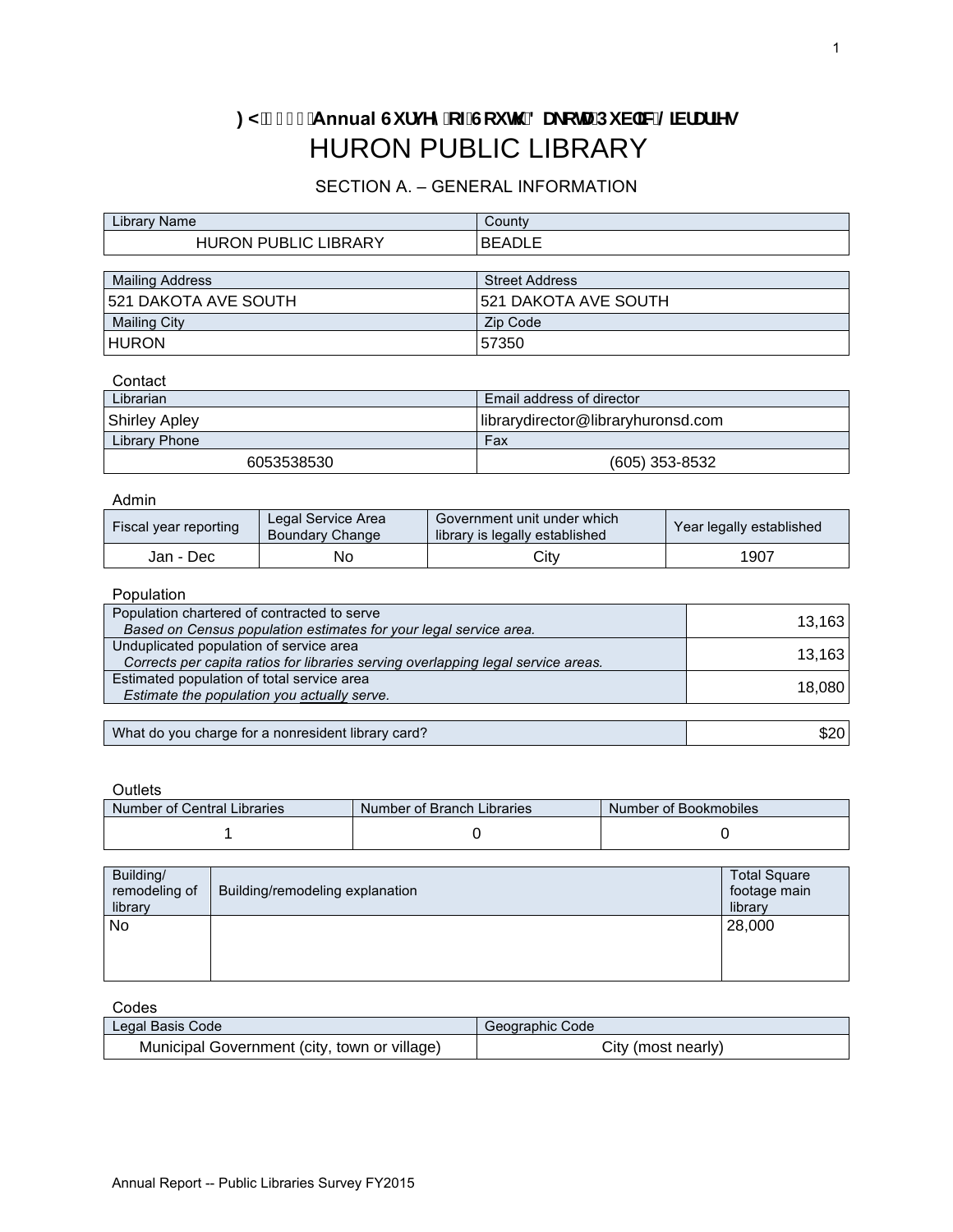## Library Hours

#### *Public services hours of the main branch.*

|           | Open AM | Close AM | Open PM | Close PM | <b>Total hours</b> |
|-----------|---------|----------|---------|----------|--------------------|
| Sunday    | N/A     | N/A      | N/A     | N/A      | N/A                |
| Monday    | 9:00    | N/A      | N/A     | N/A      | 11.00              |
| Tuesday   | 9:00    | N/A      | N/A     | 8:00     | 11.00              |
| Wednesday | 9:00    | N/A      | N/A     | 8:00     | 11.00              |
| Thursday  | 9:00    | N/A      | N/A     | 8:00     | 11.00              |
| Friday    | 9:00    | N/A      | N/A     | 5:00     | 8.00               |
| Saturday  | 9:00    | N/A      | N/A     | 5:00     | 8.00               |

**Total hours open per week** 60.00

## SECTION C. -- PERSONNEL

#### Head Librarian

| Head Librarian | <b>Current Annual</b><br>Salarv |           | Hours worked<br>per week by<br>head librarian | Highest education level<br>achieved by head librarian |  |
|----------------|---------------------------------|-----------|-----------------------------------------------|-------------------------------------------------------|--|
|                |                                 | 65,583.00 |                                               | 40   Masters of Library Science                       |  |

#### Other Librarians

| Total number of OTHER | Total number of OTHER      | Total hours worked per | Total paid librarians FTE |  |
|-----------------------|----------------------------|------------------------|---------------------------|--|
| paid librarians       | librarians worked per week | week-ALL librarians    |                           |  |
|                       | 320                        | 360                    | 9.00 l                    |  |

#### All Other Paid Staff

|                                                                                                                                  |            |                                                                                      | \$                          | 65,583.00                                     |  |      |      | 40 Masters of Library Science |       |
|----------------------------------------------------------------------------------------------------------------------------------|------------|--------------------------------------------------------------------------------------|-----------------------------|-----------------------------------------------|--|------|------|-------------------------------|-------|
| <b>Other Librarians</b>                                                                                                          |            |                                                                                      |                             |                                               |  |      |      |                               |       |
| Total number of OTHER<br>paid librarians                                                                                         |            | Total number of OTHER                                                                | librarians worked per week  | Total hours worked per<br>week-ALL librarians |  |      |      | Total paid librarians FTE     |       |
| 8                                                                                                                                |            |                                                                                      | 320                         |                                               |  | 360  |      |                               | 9.00  |
| All Other Paid Staff                                                                                                             |            |                                                                                      |                             |                                               |  |      |      |                               |       |
| Total number of all other<br>paid staff                                                                                          | week       | Total number of all other                                                            | paid staff hours worked per | All other paid staff FTE                      |  |      |      | Total paid employees FTE      |       |
|                                                                                                                                  |            |                                                                                      | 140                         |                                               |  | 3.50 |      |                               | 12.50 |
| Staff paid by non-library sources                                                                                                |            |                                                                                      |                             |                                               |  |      |      |                               |       |
| Number of staff paid from<br>other sources                                                                                       |            | Average hours/week by staff<br>Non-library pay sources<br>paid by non-library source |                             |                                               |  |      |      |                               |       |
|                                                                                                                                  | Other<br>1 |                                                                                      |                             |                                               |  |      |      |                               | 20    |
| Volunteers                                                                                                                       |            |                                                                                      |                             |                                               |  |      |      |                               |       |
| Total number of volunteers                                                                                                       |            |                                                                                      |                             |                                               |  |      |      |                               | 8     |
| Average number of hours worked by volunteers per week                                                                            |            |                                                                                      |                             |                                               |  | 20   |      |                               |       |
| <b>ALA-MLS Librarians</b>                                                                                                        |            |                                                                                      |                             |                                               |  |      |      |                               |       |
| Hours worked per week - ALA-<br>Total number of ALA-MLS librarians<br>FTE librarians ALA-MLS librarians<br><b>MLS librarians</b> |            |                                                                                      |                             |                                               |  |      |      |                               |       |
| 2<br>80                                                                                                                          |            |                                                                                      |                             |                                               |  |      | 2.00 |                               |       |

## Staff paid by non-library sources

| Number of staff paid from<br>other sources | Non-library pay sources | Average hours/week by staff<br>paid by non-library source |
|--------------------------------------------|-------------------------|-----------------------------------------------------------|
|                                            | 1 I Other               | 20 I                                                      |

#### Volunteers

| 1 Other                                               | 20 <sub>1</sub> |
|-------------------------------------------------------|-----------------|
| Volunteers                                            |                 |
| Total number of volunteers                            | 8               |
| Average number of hours worked by volunteers per week | 20 <sub>1</sub> |

#### ALA-MLS Librarians

| Total number of ALA-MLS librarians | Hours worked per week - ALA-<br><b>MLS</b> librarians | <b>FTE librarians ALA-MLS librarians</b> |                   |
|------------------------------------|-------------------------------------------------------|------------------------------------------|-------------------|
|                                    | 80                                                    |                                          | 2.00 <sub>1</sub> |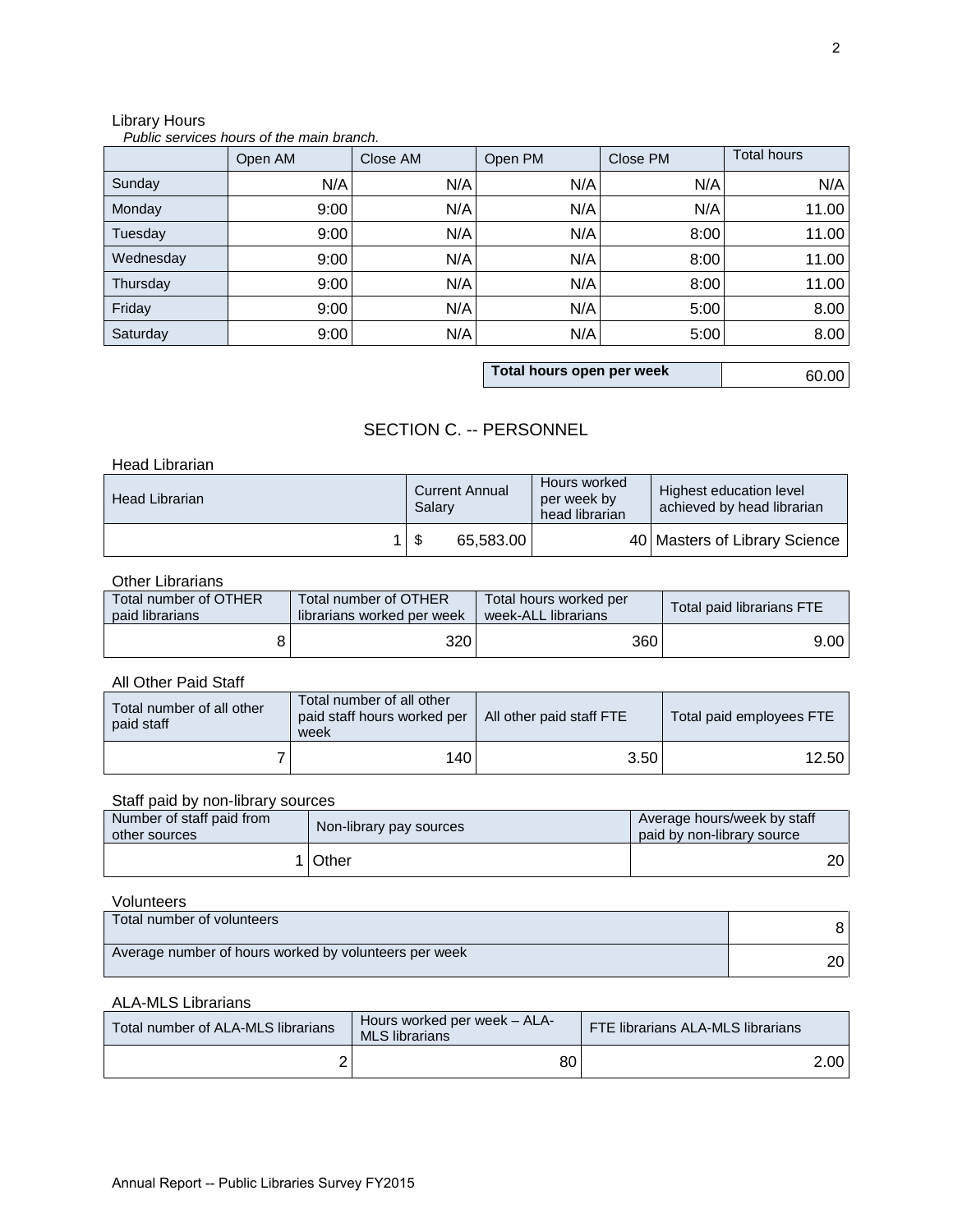## SECTION D -- INCOME

## Operating Income received during fiscal year

| Operating income - City/Town                                  | \$829,561 |
|---------------------------------------------------------------|-----------|
| Operating income - County                                     | \$0       |
| Operating income - School District                            | \$0       |
| Operating income - Tribal Appropriation                       | \$0       |
| Operating income - College Appropriation                      | \$0       |
| Operating income – Other Contracts (other libraries or towns) | \$0       |
| <b>Local Government Revenue</b>                               | \$829,561 |
| <b>State Appropriations</b>                                   | \$0       |
| Federal Income (Excluding LSTA grants)                        | \$0       |
| <b>LSTA Grants</b>                                            | \$0       |

## Miscellaneous funds for operating expenses

| Fines (if kept as income)            | \$3,736  |
|--------------------------------------|----------|
| <b>Gifts and Endowments</b>          | \$9,019  |
| Income ONLY from Trust Funds/Savings | \$1,172  |
| Income from sale of library cards    | \$5,060  |
| Other miscellaneous funds            | \$40,342 |
| Total miscellaneous operating income | \$59,329 |

| <b>Total Operating Income</b> | \$888,890 |
|-------------------------------|-----------|
|-------------------------------|-----------|

| Capital Income                    |          |
|-----------------------------------|----------|
| Local government capital income   | \$22,600 |
| State government capital income   | \$0      |
| Federal government capital income | \$0      |
| Other capital income              | \$0      |
| Total capital income              | \$22,600 |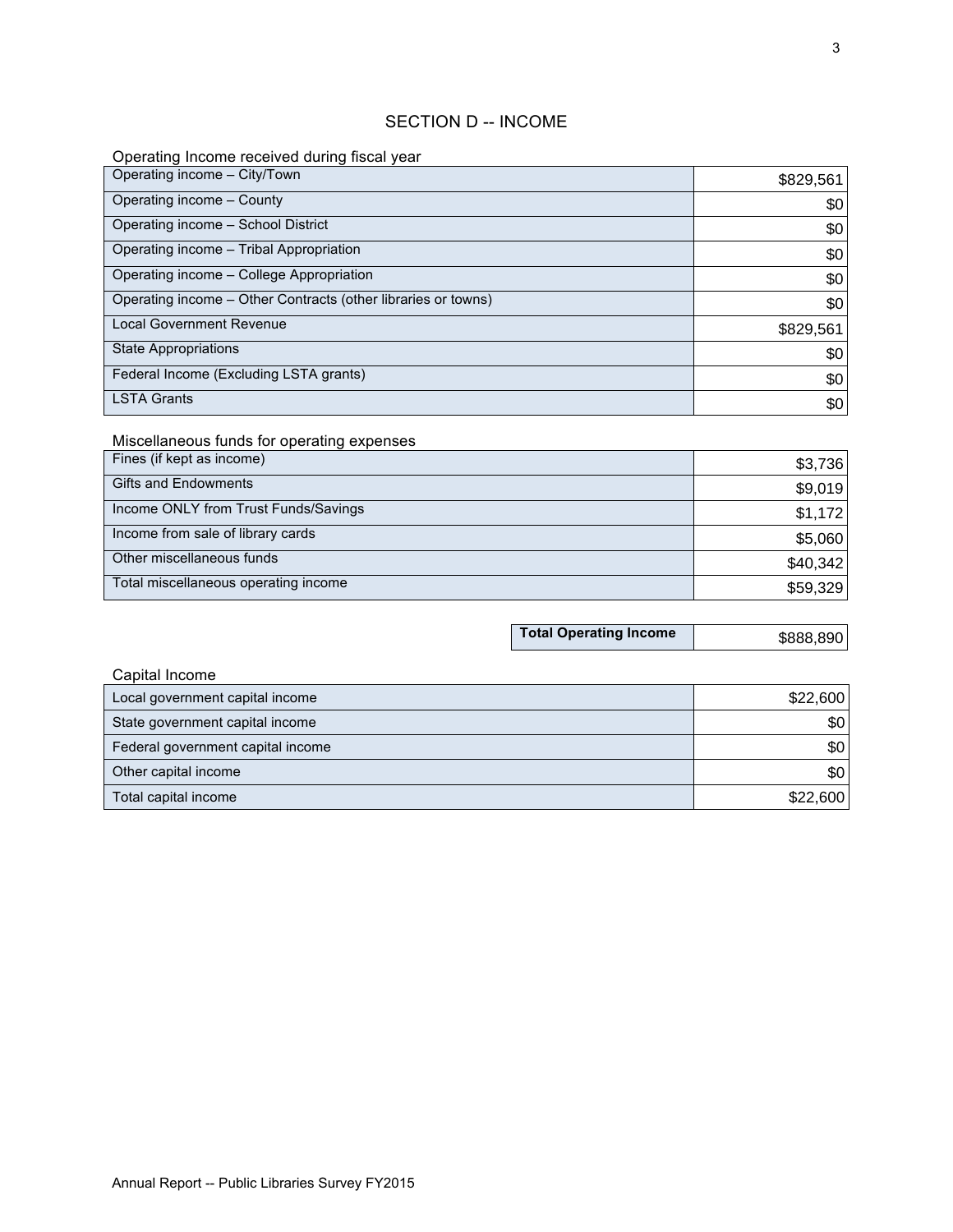## SECTION E - EXPENDITURES

| <b>Staff Expenditures</b>            |           |
|--------------------------------------|-----------|
| Salaries and Wages for Library Staff | \$397,956 |
| Total employee benefits              | \$93,017  |
| Total all salaries and benefits      | \$490,973 |

#### Collection Expenditures

| Print materials expenditures             | \$107,527 |
|------------------------------------------|-----------|
| Electronic materials expenditures        | \$42,698  |
| Other materials expenditures             | \$20,000  |
| Total expenditures for library materials | \$170,225 |

#### Other Operating Expenditures All other operating expenditures

| \$195,363 |
|-----------|

**Total operating expenditures**

#### Capital Expenditures

|                                                            | Total operating expenditures | \$856,561 |
|------------------------------------------------------------|------------------------------|-----------|
|                                                            |                              |           |
| <b>Capital Expenditures</b>                                |                              |           |
| Capital expenditures - Land                                |                              | \$0       |
| Capital expenditures - Buildings                           |                              | \$0       |
| Capital expenditures - Remodeling                          |                              | \$0       |
| Capital expenditures - Computer hardware & software        |                              | \$0       |
| Capital expenditures - Audio visual equipment              |                              | \$0       |
| Capital expenditures – Other equipment                     |                              | \$0       |
| Capital expenditures - Automotive vehicles and bookmobiles |                              | \$0       |
| Capital expenditures – Debt payments                       |                              | \$0       |
| Capital expenditures – Other                               |                              | \$0       |
| <b>Total Capital Expenditures</b>                          |                              | \$0       |

**Total Expenditures** \$856,561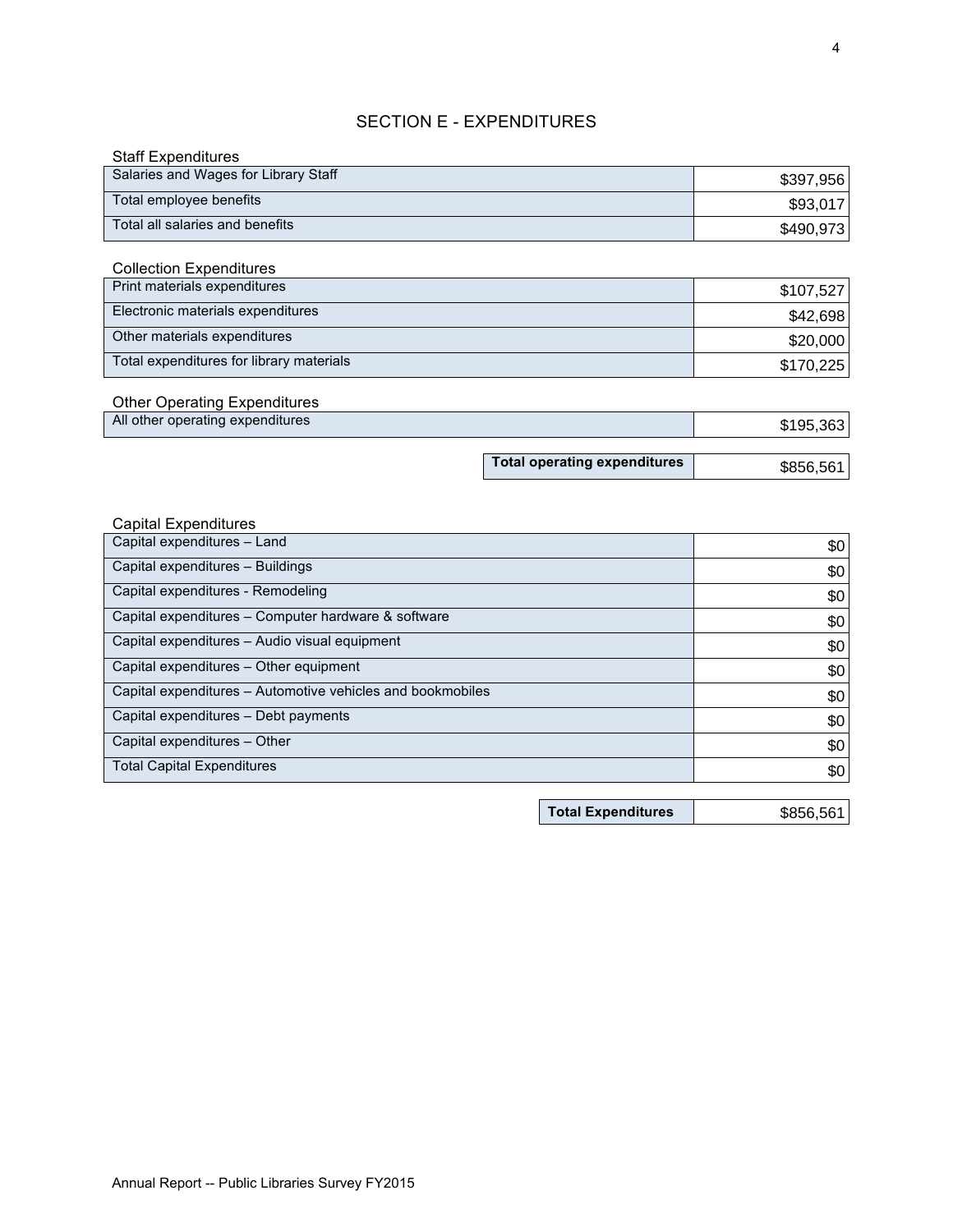## SECTION F – LIBRARY HOLDINGS

| <b>Books</b>                                |        |
|---------------------------------------------|--------|
| Books (print)                               | 74,595 |
| Ebooks accessed through SDTG                | 13,439 |
| Other ebooks units* owned, leased, licensed | 500    |
| Total Ebooks                                | 13,939 |

**Subscriptions** 

| Current print serial subscriptions      | 1491             |
|-----------------------------------------|------------------|
| Current electronic serial subscriptions | 210 <sup>1</sup> |

Audio, Video, Other

| Audio - physical units*                                    | 3,568    |
|------------------------------------------------------------|----------|
| Audio - downloadable units* accessed through SDTG          | 4,058    |
| Other downloadable audio units* owned, leased, or licensed | $\Omega$ |
| Total downloadable audio                                   | 4,058    |
| Video - physical units*                                    | 3,095    |
| Video - downloadable units*                                | 2,000    |
| Other (films, multimedia kits, maps)                       | 3,120    |

## Electronic Collections (Databases)

| Other (films, multimedia kits, maps)                    | 3,120 |
|---------------------------------------------------------|-------|
| Electronic Collections (Databases)                      |       |
| Local/other licensed electronic collections (databases) | 32 I  |
| State licensed electronic collections (databases)       | 39 I  |
| Total licensed electronic collections (databases)       | 71 I  |

*Total Holdings* 104,805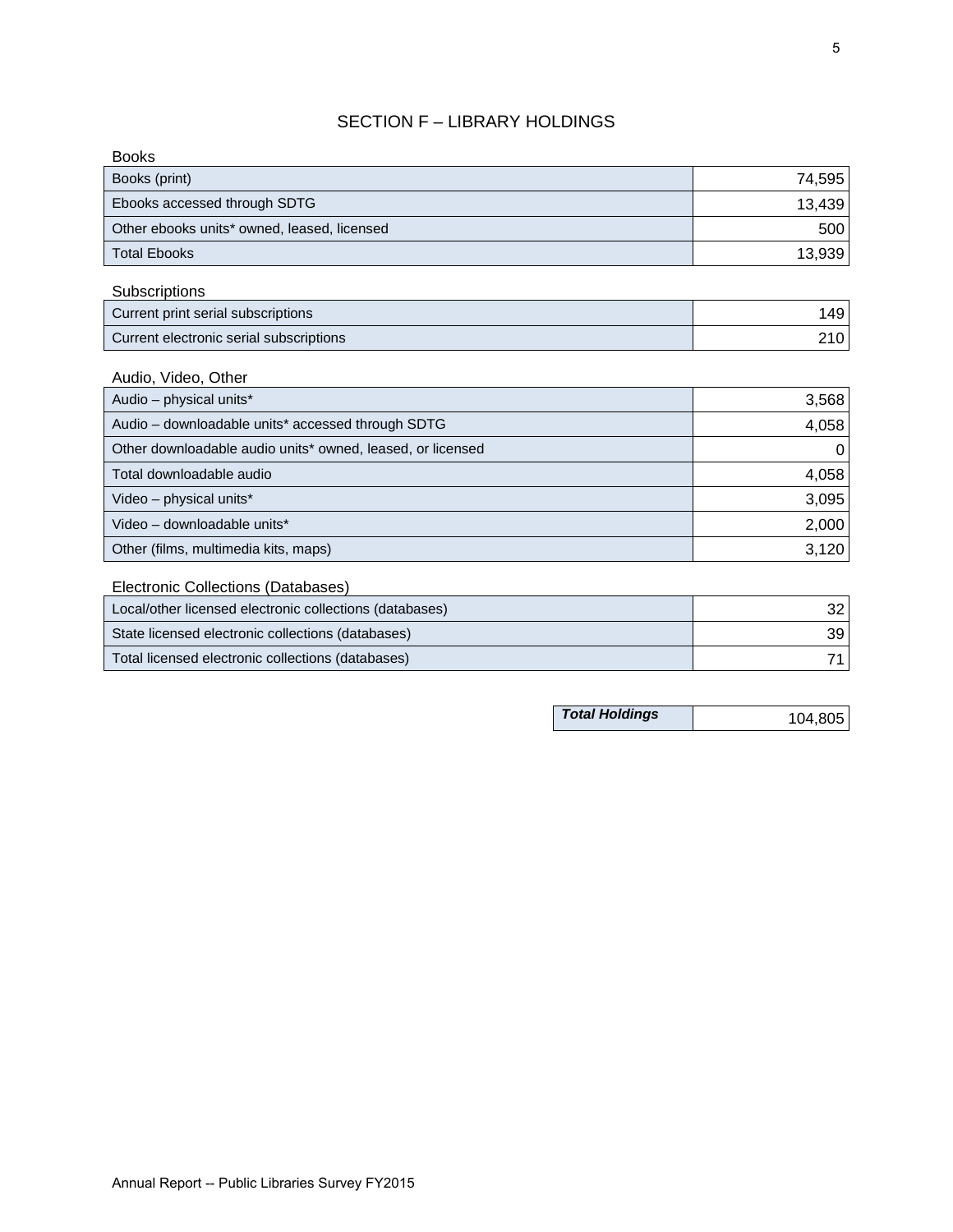## SECTION G – SERVICE ACTIVITIES

| <b>Library Service Indicators</b>                   |        |
|-----------------------------------------------------|--------|
| Annual public services hours per year (ALL outlets) | 3,120  |
| Annual total attendance in the library              | 95,386 |
| Annual total reference transactions completed.      | 6,984  |
| Registered users                                    | 5,696  |

#### **Circulation**

Books

|                           | Adult (over 18)<br>circulation | Juvenile circulation | <b>Total circulation of</b><br>books |
|---------------------------|--------------------------------|----------------------|--------------------------------------|
| Main Library              | 53,877                         | 35,679               | 89,556                               |
| Branches/deposit stations |                                |                      |                                      |
| Bookmobile stops          |                                |                      |                                      |
| Total                     | 53,877                         | 35,679               | 89,556                               |

Circulation for Other Materials

| Circulation of magazines and other print items not included above | 1.037  |
|-------------------------------------------------------------------|--------|
| Circulation of non-print materials.                               | 27.484 |
| Total electronic materials loaned (circulated)                    | 9,439  |
|                                                                   |        |

**Total Circulation of Library Materials** 127,516

## Library Programs

|                            | <b>Library Programs</b> | <b>Library Program Attendance</b> |
|----------------------------|-------------------------|-----------------------------------|
| --Birth thru PreK          | 97                      | 1,956                             |
| --Kindergarten thru age 11 | 71                      | 4,375                             |
| Children Ages 0-11         | 168                     | 6,331                             |
| Young Adult Ages 12-18     | 140                     | 1,899                             |
| Adult Ages 19 and over     | 49                      | 1,558                             |
| <b>Total</b>               | 357                     | 9,788                             |

## One-to-One Programs

| <b>Total</b>                                                  | 357 | 9.788 |
|---------------------------------------------------------------|-----|-------|
| One-to-One Programs                                           |     |       |
| How many one-to-one program sessions did the library conduct? |     | 151   |

| Internet                                                                   |                 |
|----------------------------------------------------------------------------|-----------------|
| Does your library provide public access to the Internet?                   | Yes             |
| -- If yes, how is this access provided?                                    | <b>both</b>     |
| Number of Internet terminals available for use by general public           |                 |
| Number of laptop computers available for public circulation.               | 5               |
| Total number of Internet computers for use by general public               | 22 <sub>1</sub> |
| Annual number of public access/ Internet use sessions (30-minute sessions) | 11,466          |
| Annual wireless sessions                                                   | 10,088          |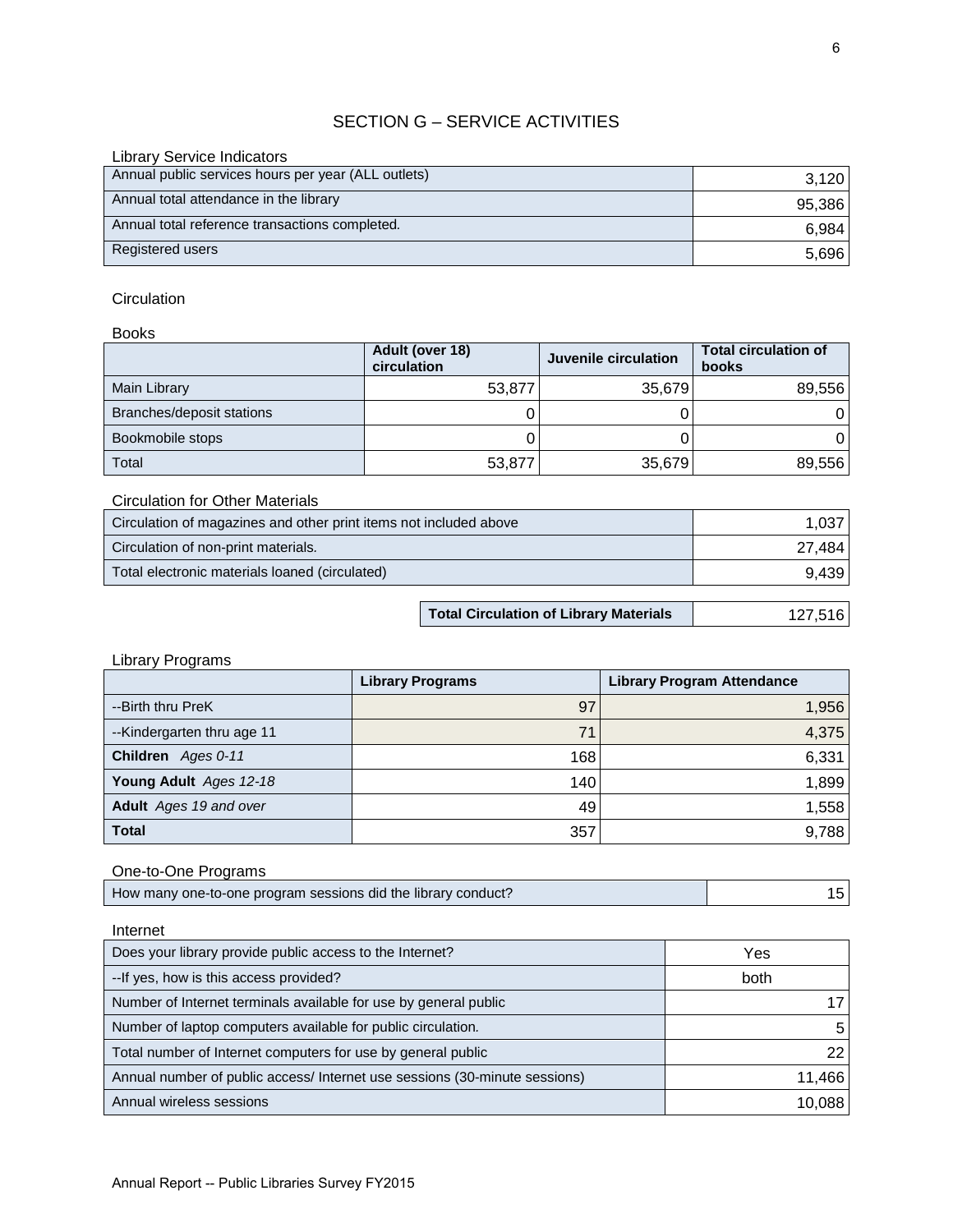| URL of the library's webpage                                  | http://library.huronsd.com |
|---------------------------------------------------------------|----------------------------|
| How often does the library update the content of its webpage? | at least monthly           |

## Library Policies and Practices

| What is your standard circulation period for books?               | 3 weeks                |
|-------------------------------------------------------------------|------------------------|
| Do you have a written policy for non residents?                   | Yes                    |
| What do you charge per day for overdue books?                     | .10                    |
| Is your library catalog automated?                                | Yes                    |
| What automation system do you use?                                | Atriuum - Book Systems |
| If you have an automated system, is it connected to the Internet? | available online       |

## Disability Services Provided by the Library

| Services for the blind               | Yes |
|--------------------------------------|-----|
| Services for the seeing impaired     | Yes |
| Services for the physically disabled | Yes |
| Services for learning disabilities   | Yes |
| Services for the deaf                | Yes |

## Resource Sharing / Interlibrary Loan

| In-State |
|----------|
|----------|

|                         | Received from/borrowed from<br>other libraries | Provided/sent/loaned to other<br><b>libraries</b> |
|-------------------------|------------------------------------------------|---------------------------------------------------|
| SD academic libraries   | 68                                             | 6                                                 |
| SD public libraries     | 179                                            | 154                                               |
| SD school libraries     |                                                |                                                   |
| SD other libraries      |                                                |                                                   |
| <b>SD State Library</b> |                                                |                                                   |
| In-state total          | 248                                            | 169                                               |

#### Out-of-State

|                     | Received from/borrowed from<br>other libraries | Provided/sent/loaned to other<br><b>libraries</b> |
|---------------------|------------------------------------------------|---------------------------------------------------|
| <b>Minitex</b>      | 70                                             |                                                   |
| Other libraries     | 188                                            | 161                                               |
| Non-library sources |                                                |                                                   |
| Out-of-state total  | 258                                            | 23 I                                              |

|                   | Received from/ borrowed from<br>other libraries | Provided/sent/loaned to other<br>libraries |
|-------------------|-------------------------------------------------|--------------------------------------------|
| <b>Total ILLs</b> | 506                                             | 192.                                       |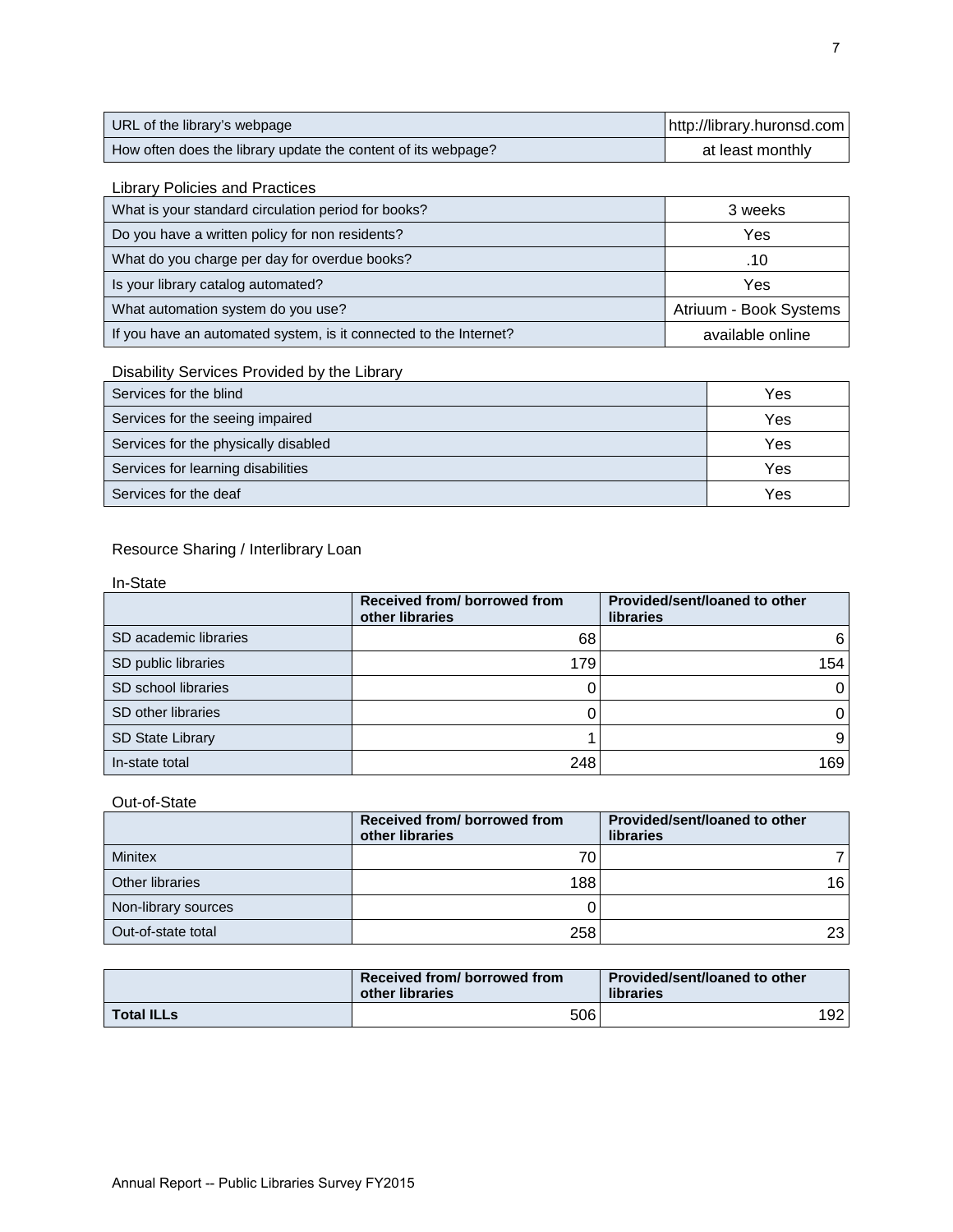## SECTION H – TRUSTEES (current)

| <b>Trustee 1 - Name</b> | Mailing Address       |             | Email |                     |
|-------------------------|-----------------------|-------------|-------|---------------------|
| Julie Hill              |                       |             |       |                     |
|                         |                       |             |       |                     |
| Home Phone              | <b>Business Phone</b> | Office Held |       | <b>Term Expires</b> |
|                         |                       | President   |       | 2017                |

| <b>Trustee 2 - Name</b> | <b>Mailing Address</b> |                | Email |                     |
|-------------------------|------------------------|----------------|-------|---------------------|
| Jim Gropper             |                        |                |       |                     |
|                         |                        |                |       |                     |
| Home Phone              | <b>Business Phone</b>  | Office Held    |       | <b>Term Expires</b> |
|                         |                        | Vice-President |       | 2018                |

| <b>Trustee 3 - Name</b> | <b>Mailing Address</b> |                   | Email |                     |
|-------------------------|------------------------|-------------------|-------|---------------------|
| Doug Kludt              |                        |                   |       |                     |
|                         |                        |                   |       |                     |
| Home Phone              | <b>Business Phone</b>  | Office Held       |       | <b>Term Expires</b> |
|                         |                        | City Council Rep. |       | 2018                |

| <b>Trustee 4 - Name</b> | Mailing Address       |             | Email |                     |
|-------------------------|-----------------------|-------------|-------|---------------------|
| Kristy Jungemann        |                       |             |       |                     |
|                         |                       |             |       |                     |
| Home Phone              | <b>Business Phone</b> | Office Held |       | <b>Term Expires</b> |
|                         |                       | Trustee     |       | 2018                |

| <b>Trustee 5 - Name</b> | <b>Mailing Address</b> |             | Email |                     |
|-------------------------|------------------------|-------------|-------|---------------------|
| Glenda Maxted           |                        |             |       |                     |
|                         |                        |             |       |                     |
| Home Phone              | <b>Business Phone</b>  | Office Held |       | <b>Term Expires</b> |
|                         |                        | $r$ rustee  |       | 2016                |

| Trustee 6 - Name | <b>Mailing Address</b> |             | Email |                     |
|------------------|------------------------|-------------|-------|---------------------|
| Dave Wright      |                        |             |       |                     |
|                  |                        |             |       |                     |
| Home Phone       | <b>Business Phone</b>  | Office Held |       | <b>Term Expires</b> |

Trustee 2016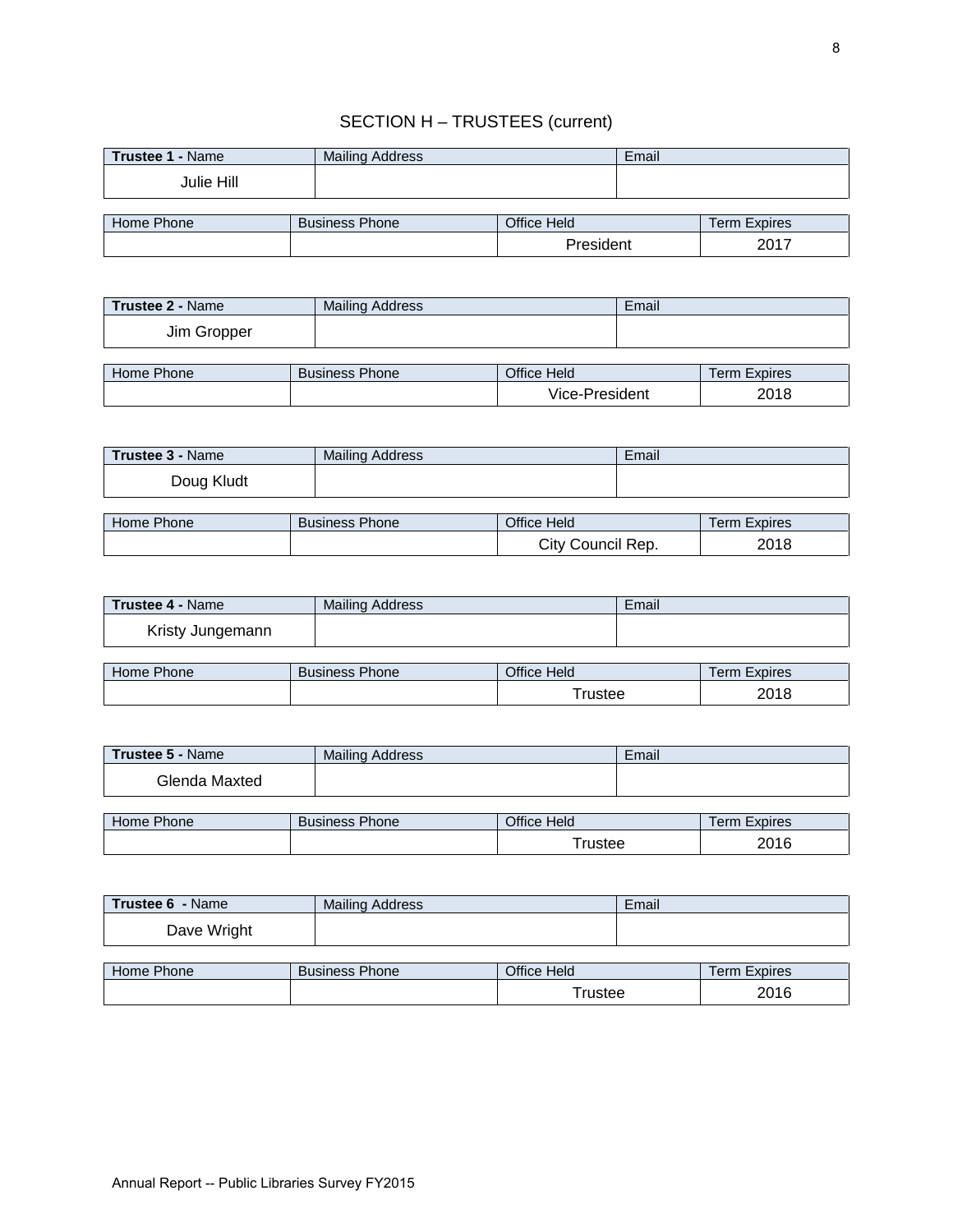## SECTION H. – TUSTEES (cont.)

#### Library Trustee / Board Information

| Trustee meetings held per year                                       | Monthly                             |
|----------------------------------------------------------------------|-------------------------------------|
| Trustees appointed by what governing body?                           | City Council                        |
| Trustee meeting schedule                                             | Fourth Tuesday of the month at 5 pm |
| Date of last public library board meeting                            | March 22, 2016                      |
| Are you aware of and do you comply with the SD Open Meetings<br>law? | Yes                                 |

Friends of the Library / Library Foundation

| Does your library have a Friends of the Library group? | Yes                                       |
|--------------------------------------------------------|-------------------------------------------|
| President's name and address                           | Inda Welch, 697 12th ST SW, Huron, SD 573 |
| Does you library had a Library Foundation?             | No                                        |
| President's name and address                           |                                           |

## SECTION I. – CERTIFICATION / ACCREDITATION

| Library accredited to SD Accreditation Standards?          | No  |
|------------------------------------------------------------|-----|
| Renewal year for SD Accreditation Standards                |     |
| Library director Certified by SD Certification Standards?  | No  |
| Renewal year for SD Certification Standards                |     |
| Local governmental ordinance or minutes on file with SDSL? | Yes |
| Library board by-laws updated in last two years?           | Yes |
| Technology/Internet policies updated in last two years?    | Yes |
| Library has an up-to-date disaster plan?                   | Yes |

## SECTION J. – SPECIAL SERVICES

| Narrative listing any special events                          | Teens played with drones during Teen Tech Week. They<br>did a Zombie walk and had a film festival. We<br>concentrated on developing adult programming. Purged<br>patron records and weeded the collection. And were very<br>very busy! |
|---------------------------------------------------------------|----------------------------------------------------------------------------------------------------------------------------------------------------------------------------------------------------------------------------------------|
| Librarian or staff member completing the survey               | <b>Shirley Apley</b>                                                                                                                                                                                                                   |
| President of Board of Trustees/ or Director of<br>Institution | Julie Hill                                                                                                                                                                                                                             |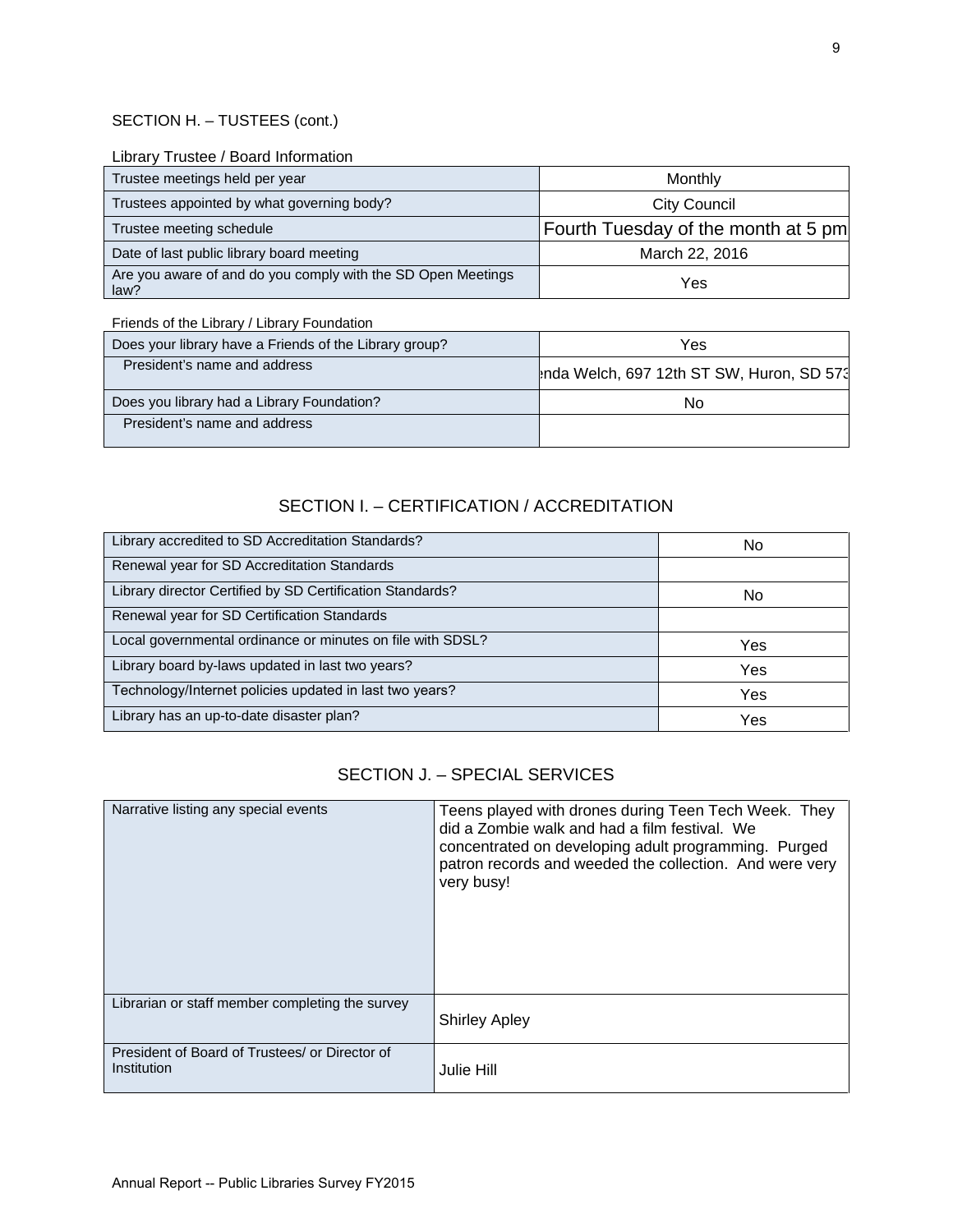#### SECTION J. – (Cont.) SUPPLEMENTAL QUESTIONS

Reading Programs / Book Clubs

| Yes |
|-----|
| Yes |
| Yes |
|     |

Would the library staff and/or library board members like to schedule a visit from one of the State Library Outreach staff in 2016? Yes

Would you like more information of instruction on any of the following topics?

| Grants / opportunities            | Yes | Library Board training                   | No  |
|-----------------------------------|-----|------------------------------------------|-----|
| Budget / governance               | No  | Database access / training               | Yes |
| Adult programming                 | Yes | South Dakota Titles To Go / ebooks       | Yes |
| Children's / teen programming     | Yes | SD Share It / Ill processes & procedures | Yes |
| Library Institute / accreditation | Yes | Annual SD Survey / using local data      | Yes |

Is there anything you'd like to tell the State Library that we haven't asked?

Nope

#### RATIOS AND PERCENTAGES

*These are key ratios and percentages generated by the survey tool. Per capita ratios are based on the unduplicated population of the library's service area.*

| <b>Financial Measures</b>                       |         | Service Measures                                                                |        |
|-------------------------------------------------|---------|---------------------------------------------------------------------------------|--------|
| Local Revenue per Capita                        | \$63.02 | Registered Borrowers per Capita                                                 | 0.43   |
| Total Revenue per Capita                        | \$67.53 | Library Visits per Capita                                                       | 7.25   |
| <b>Total Operating Expendutures per Capita</b>  | \$65.07 | <b>Circulation per Registered Borrower</b>                                      | 22.39  |
| <b>Total Collection Expenditures per Capita</b> | \$12.93 | <b>Total Circulation per Capita</b>                                             | 9.69   |
| Library Program Ratios and Totals               |         | Public Internet Uses per Capita                                                 | 0.87   |
| Children's Attendance per Program               | 37.68   | <b>Collection and Circulation Ratios</b>                                        |        |
| Young Adult Attendance per Program              | 13.56   | <b>Circulation Turnover</b>                                                     | 1.22   |
| Adult Attendance per Program                    | 31.80   | Circulation of Children's Books as a<br><b>Percent of Total Circulation</b>     | 27.98% |
| Total Attendance per Program                    | 27.42   | Circulation of Electronic Materials as a<br><b>Percent of Total Circulation</b> | 7.40%  |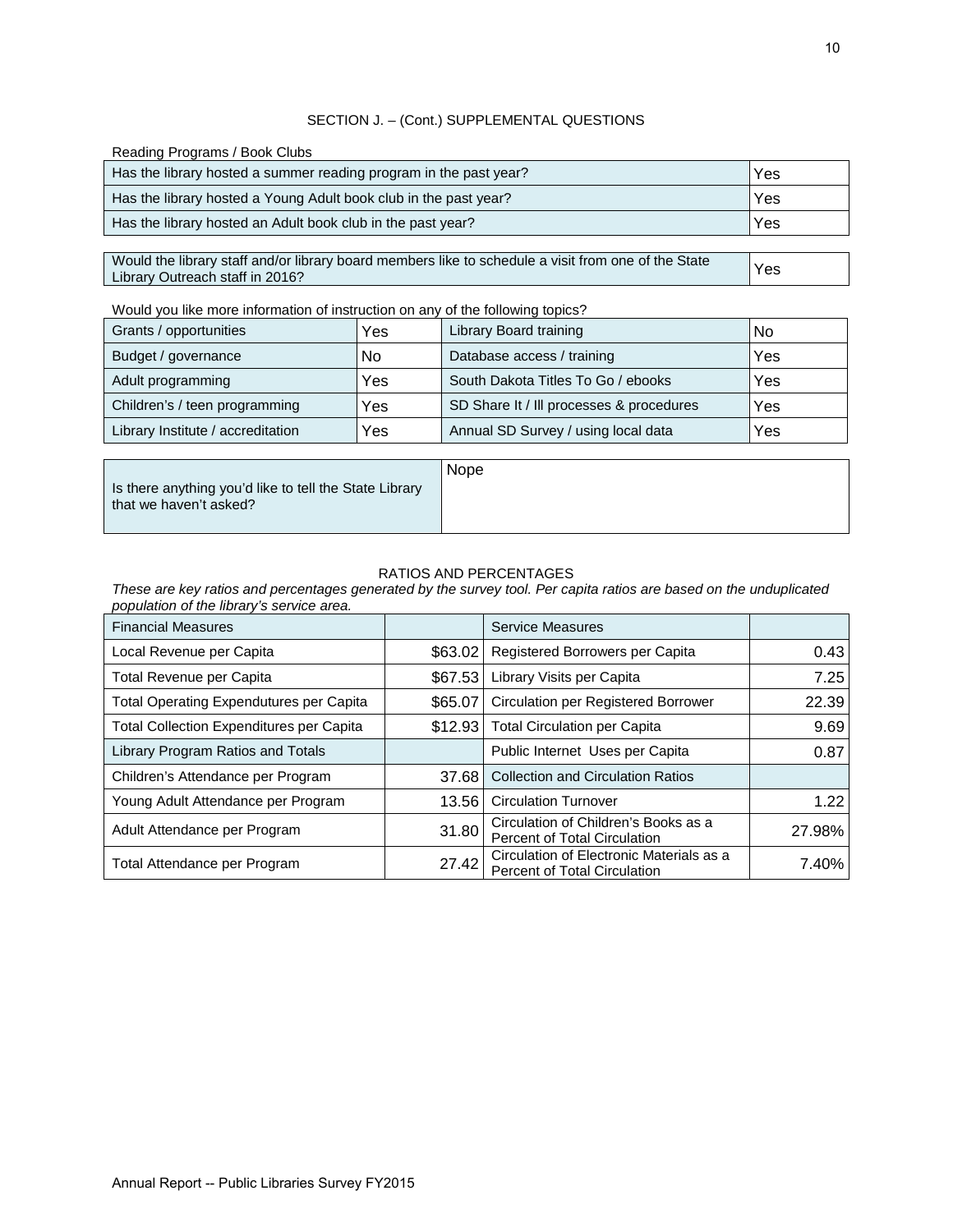### NOTES

Annual Total Reference Transactions Completed

We purchased the Gimlet Reference software to keep track of our reference service. We discovered we were answering more questions than before.--2016-03-25

Annual wireless sessions

Based on random sampling 4 times per year.--2016-03-29